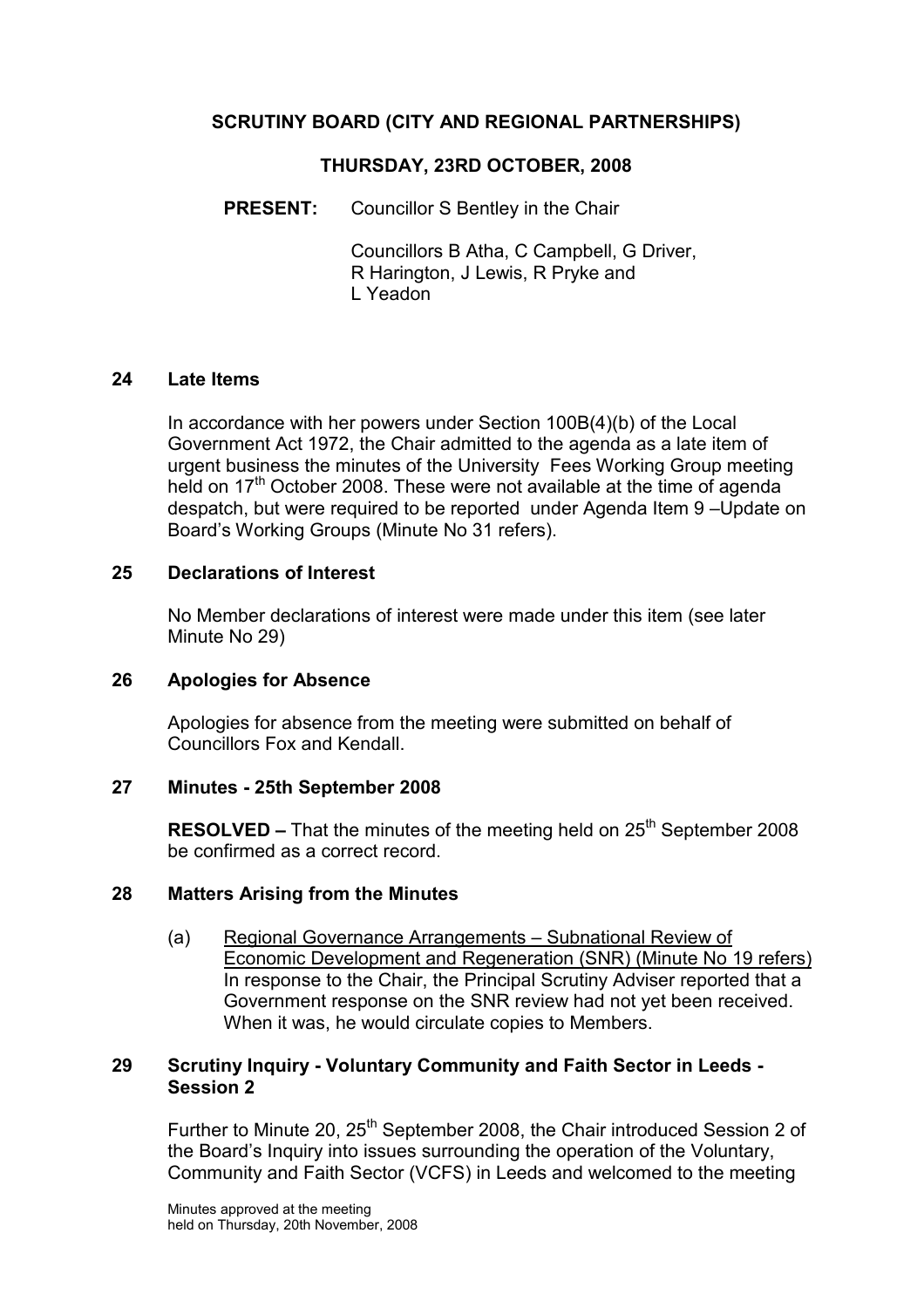the following witnesses, who gave presentations on the work of their organisations and responded to Members' queries and comments on various issues, including the Council's interaction with the VCFS in Leeds:-

Lisa Wright, Director, Leeds VOICE Louise Megson, Chief Executive, St Luke's CARES Judith Hickman, Operations Manager and Richard Lancaster, Priority Neighbourhood Worker, South Leeds Health for All.

In brief summary, the main issues arising during the discussion were:-

- The invaluable work done across the City by VCFS organisations, over 3,000 of which were affiliated to Leeds VOICE;
- The professionalism of those VCFS organisations and the immense involvement of local volunteers in them;
- The marked move in recent years away from a 'grants culture' to a service commissioning and outcomes-based system, with local VCFS organisations recognised and acknowledged as vital partners in a wide range of complex and comprehensive service provision, including the planning and implementation of those services;
- The good relationship which already existed between the Council and VCFS in Leeds, and the valuable support already provided by the Council;
- That in spite of this good relationship and partnership working, there was still more which could be done to break down obstacles and to assist VCFS organisations;
- Although some Council services were already fully engaged and had recognised the value of involving VCFS at an initial state (example Children's Services Commissioning Board), there were other areas, where the VCFS were not involved, or where the degree of involvement and communication were minimal (examples community safety and housing);
- Sustainability of VCFS organisations and projects was raised. VCFS organisations were highly vulnerable to financial variables, even the most professional of them. The Council funding projects for only a period of 12 months was a concern. By the time the project was established and staff recruited and trained, in reality you only got six months useful output from that project. The Council needed to look to 3-5 year funding schemes, with properly thought out and executed exit strategies, and other initiatives such as 'Trusted Partner Status' for certain VCFS organisations which had proved their worth;
- Application processes for access to Council funding needed to be proportionate, and the Council also needed to provide more advice and support for local VCFS organisations wishing to apply;
- The 'Compact for Leeds' provided a useful framework document to outline the respective roles of the Council and the VCFS and the expectations of each relative to the other. All partner organisations could self-assess awareness and compliance with the Compact Codes of Conduct;
- A gap was identified in terms of service provision for 8-13 year olds and this was where consultation with local VCFS organisations was vital, to identify local needs and solutions;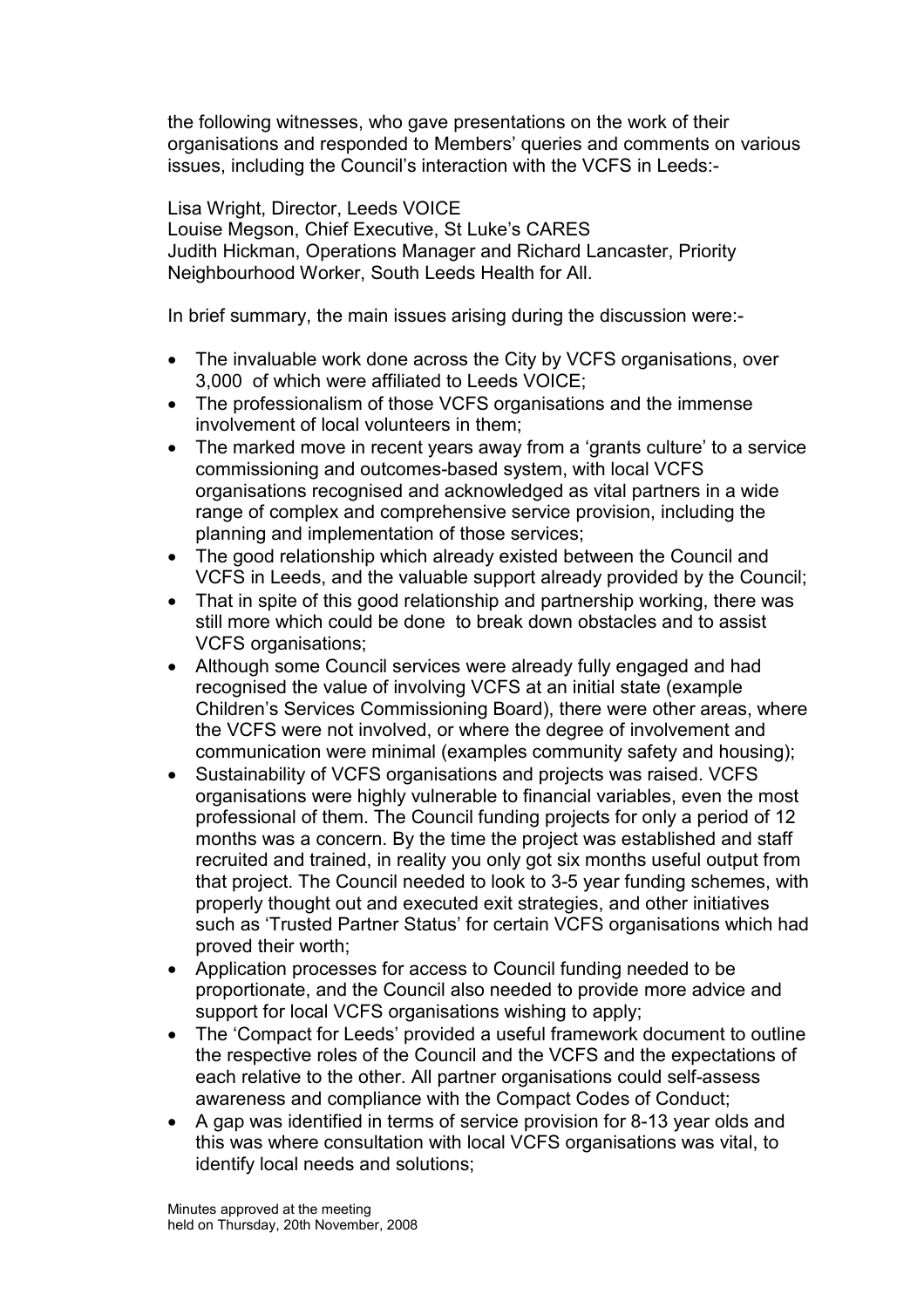- The national influence of third sector funding;
- The role which Area Committees could play in improving and enhancing links with local VCFS organisations, by promoting initiatives such as the Extended Schools programme, for example;
- A possible visit by Board Members to the Smoothie Bar, established by St Luke's CARES, was suggested, the Principal Scrutiny Adviser to canvass Members:
- The Principal Scrutiny Adviser also undertook to circulate copies of the presentations made to today's meeting, if the witnesses supplied him with an electronic copy;
- It was agreed that the Board should have another evidence-gathering session, involving witnesses representing a faith group and the voluntary sector. It was felt that perhaps a visit to one of their premises by a small Working Group of Board Members might be the most appropriate way to conduct this session, and again, the Principal Scrutiny Adviser undertook to canvass for interested Members.

## RESOLVED –

- (a) That the presentations be received and noted, and the witnesses be thanked for attending and the manner in which they responded to Members' queries and comments;
- (b) That the points raised be included in the draft Inquiry report to be submitted to the Board later in the municipal year;
- (c) That the Principal Scrutiny Adviser be requested to pursue the followup actions identified above, and to liaise with Members accordingly
- (NB: 1 Councillor Driver declared a personal interest in this item in his capacity as a Director / Trustee of Leeds Groundwork Trust;
	- 2 Councillor Atha left the meeting at 10.45 am, during the consideration of this item, and Councillors Campbell and Driver left the meeting at 11.45 am at the conclusion of this item)

#### 30 Scrutiny Inquiry - Inquiry into Skills- Session 1

Further to Minute No 21, 25<sup>th</sup> September 2008, the Chair introduced Session 1 of the Board's Skills Inquiry, and welcomed to the meeting the following witnesses, who set the scene in terms of the Leeds Strategic Plan, the Local Area Agreement, the Leeds City Region Multi-Area Agreement and the current review of Further Education in Leeds:-

Martin Dean, Deputy Director, Leeds Initiative James Flanagan, Project Manager ( Regional Policy) Jane Stageman, Senior Policy Manager, Planning, Policy and Improvement Dylan Griffiths, Policy Manager, Planning, Policy and Improvement

In brief summary, the main issues arising during the discussion were:-

• The demise of Learning and Skills Councils from 2010. The future arrangements were in development, but were likely to involve a Young People's Learning Agency for 14 -19 funding, a Skills Funding Agency for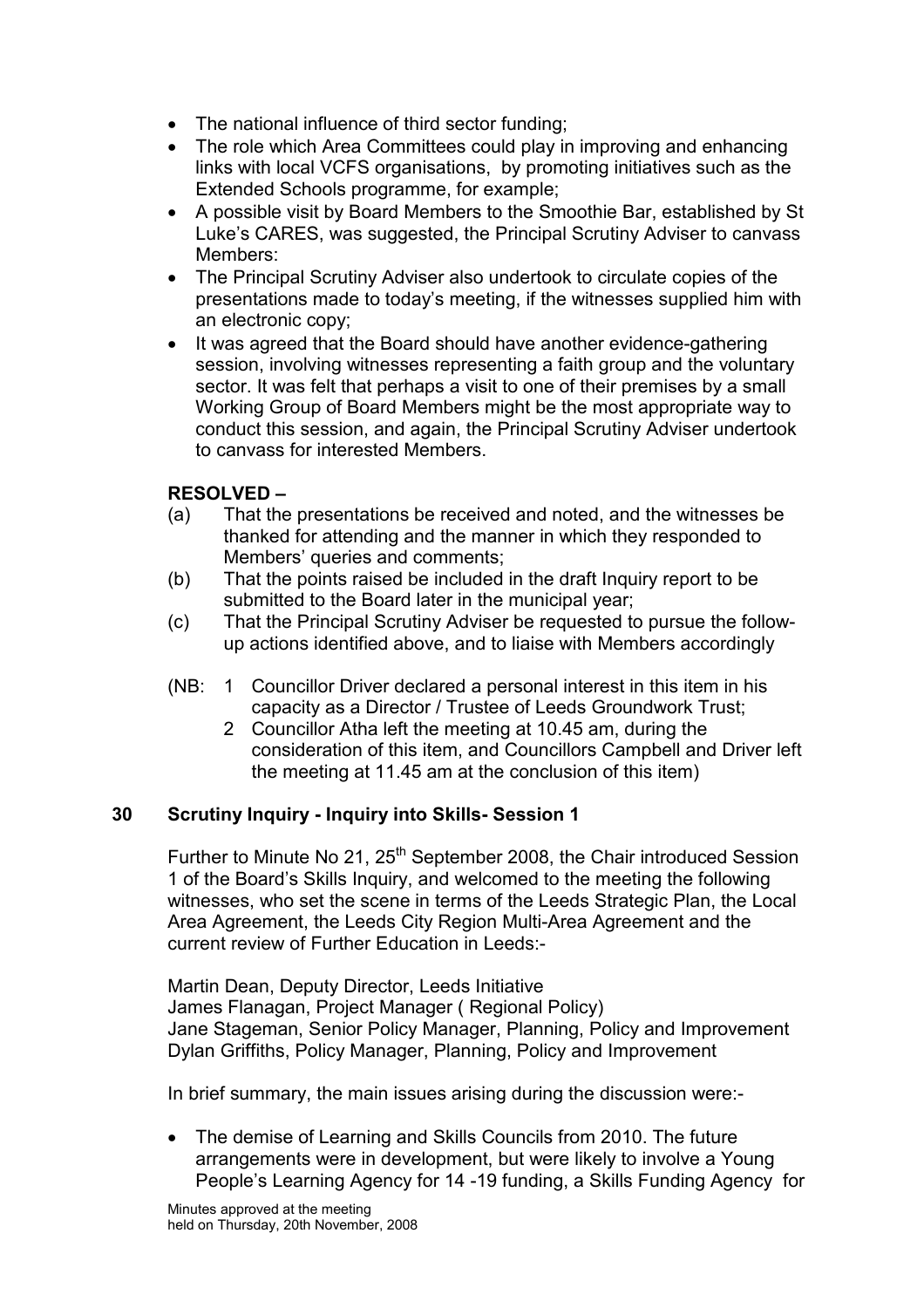19+ funding and a national apprenticeship agency. The new arrangements might involve clusters of neighbouring authorities and FE colleges;

- The ambitious improvement targets contained in the Leeds Strategic Plan, based on the ambitions of the Leitch review, and the part which the evolving economic situation might play in terms of revising targets and the higher level skills plan;
- The need to ensure links between wider skills issues and specific proposals for higher level skills under the City Region initiative;
- The need for local consultation and input, at Ward level, to tap into local knowledge and concerns and to ensure that 'solutions' were not imposed which were unrealistic and unachievable.

RESOLVED – That the report of the Assistant Chief Officer (Planning, Policy and Improvement) be received and noted by way of an introduction to the Board's Inquiry, and the Board proceed with Session 2 on 20<sup>th</sup> November, as proposed in the timetable.

(NB: Councillor Yeadon left the meeting at 12.00 noon during the consideration of this item)

# 31 Progress Report on the Board's Working Groups

The Head of Scrutiny and Member Development submitted a report outlining the proceedings at recent meetings of the Board's Working Groups on Small Businesses (7.10.08) and University Fees (17.10.08). A minor amendment was agreed in respect of the University Fees Working Group meeting held on  $17<sup>th</sup>$  October 2008 to delete the word 'excellent' from the final bullet point in Paragraph 4.1.

# RESOLVED –

- (a) That the minutes of the above Working Group meetings be received and the recommendations contained therein be approved;
- (b) That in respect of the proposed actions identified at Paragraph 5.1 of the University Fees Working Group, 17<sup>th</sup> October, the Principal Scrutiny Adviser prepare draft statements for proposed approval at the next Board meeting on 20<sup>th</sup> November.

# 32 Work Programme

The Head of Scrutiny and Member Development submitted the Board's work programme, updated to reflect decisions taken at previous meetings, together with a relevant extract from the Council's Forward Plan of Key Decisions for the period 1<sup>st</sup> October 2008 to 31<sup>st</sup> January 2009 and the minutes of the Executive Board meeting held on  $8<sup>th</sup>$  October 2008.

RESOLVED –That subject to any changes necessary as a result of today's meeting, the work programme be received and approved.

#### 33 Date and Time of Next Meeting